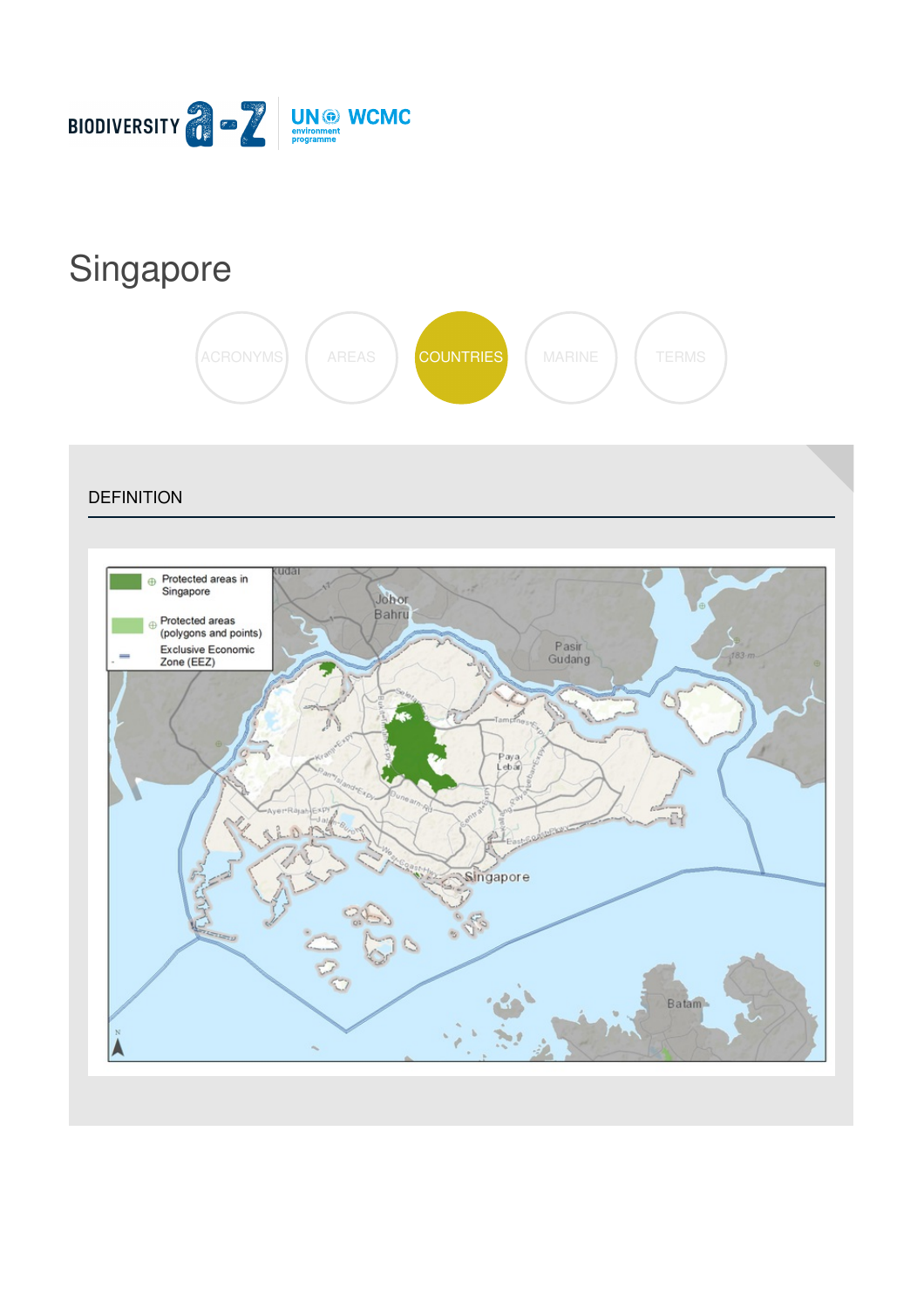## [PROTECTED](javascript:void(0)) AREAS

| Protected areas designated under international conventions and agreements |   |  |
|---------------------------------------------------------------------------|---|--|
| <b>World Heritage sites</b>                                               | ✔ |  |
| <b>Natural</b>                                                            |   |  |
| Cultural                                                                  | ✔ |  |
| <b>Mixed</b>                                                              |   |  |
| Ramsar sites (Wetlands of International Importance)                       |   |  |
| <b>Man and the Biosphere Reserves</b>                                     |   |  |
| <b>National-level protected areas</b>                                     |   |  |
| <b>IUCN Protected Area Management Categories</b>                          | ✔ |  |
| $l$ a                                                                     |   |  |
| $\underline{\mathsf{lb}}$                                                 | ✔ |  |
| Щ                                                                         |   |  |
| Ш                                                                         |   |  |
| <u>IV</u>                                                                 |   |  |
| $\underline{\mathsf{V}}$                                                  |   |  |
| $\underline{V}$                                                           |   |  |
| Not Assigned or Not Reported                                              |   |  |

## BIODIVERSITY [DESIGNATIONS](javascript:void(0))

Biodiversity designations represent the sites or regions that have been identified as important for biodiversity conservation due to their biological uniqueness or the high threat that they face. A plethora of different approaches have been promoted by conservation organisations and researchers in order to guide decisions about where to invest in biodiversity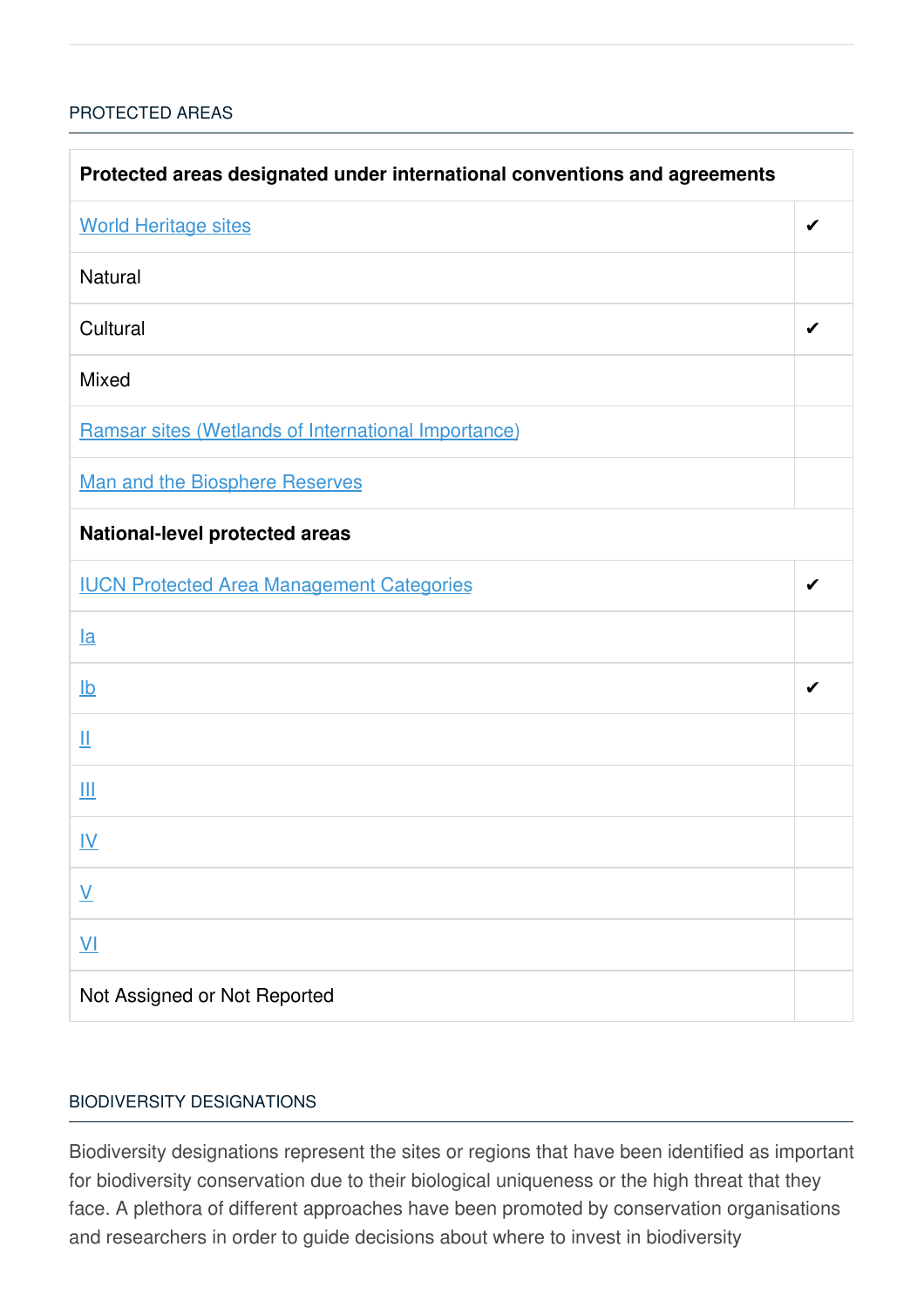conservation. These approaches use globally consistent criteria and available data in order to identify and classify sites. The designations themselves do not confer protected area status, but many of the sites identified may partly or fully overlap with a protected area designation on-ground.

| <b>Key Biodiversity Areas</b>             | ✔ |
|-------------------------------------------|---|
| <b>Alliance for Zero Extinction Sites</b> |   |
| <b>Crisis Ecoregions</b>                  | ✔ |
| <b>Centres of Plant Diversity</b>         |   |
| <b>Endemic Bird Areas</b>                 |   |
| <b>Global 200 Ecoregions</b>              | ✔ |
| <b>High Biodiversity Wilderness Areas</b> |   |
| <b>Intact Forest Landscapes</b>           |   |
| <b>Last of the Wild</b>                   |   |

# [CONVENTIONS](javascript:void(0)) AND TREATIES

Important conventions and multi-lateral agreements that relate to biodiversity and the environment.

| <b>Convention on Biological Diversity (CBD)</b>                                                   | <b>Ratification</b>  |
|---------------------------------------------------------------------------------------------------|----------------------|
| <b>Convention on International Trade in Endangered Species of Wild Fauna</b><br>and Flora (CITES) | Accession            |
| <b>Convention on the Conservation of Migratory Species of Wild Animals</b><br>(CMS)               |                      |
| <u>International Convention for the Regulation of Whaling (ICRW)</u>                              |                      |
| <b>International Plant Protection Convention (IPPC)</b>                                           | Contracting<br>party |
| <b>International Convention for the Prevention of Pollution from Ships</b>                        | H: III; IV; V;       |